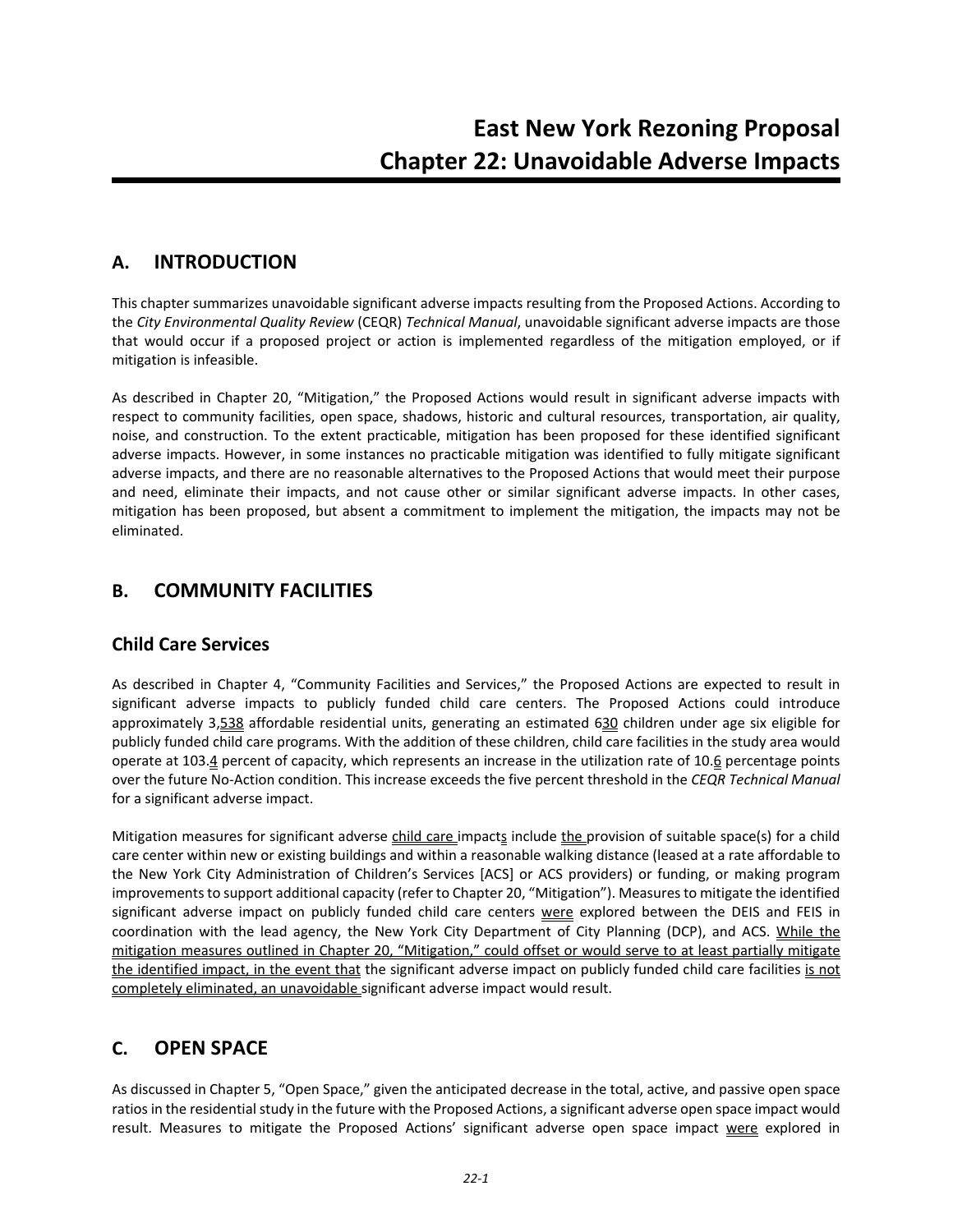coordination with the lead agency, DCP, and the New York City Department of Parks and Recreation (DPR) between the DEIS and FEIS. As outlined in Chapter 20, "Mitigation," based on these discussions, the following mitigation measures have been identified. Improvements to study area open space resources would be implemented to add and/or enhance park components that would address the need for increased fitness and recreation opportunities for current and future residents. The scope of improvements to study area open space resources would be contingent upon available funds and the deficiencies or needs specific to the open space resource. New open space would also be provided by making the schoolyards of two area schools (P.S. 677 and P.S. 345) accessible to the public after school hours through the City's Schoolyards to Playgrounds program and creating a publicly accessible playground at the new school to be built as part of the Proposed Actions.

These measures, which would substantially increase the usability of and enhance open space resources for the additional population introduced by the Proposed Actions, would partially mitigate the significant adverse open space impact. As a consequence, the Proposed Actions' significant adverse open space impact would not be completely eliminated and, as a result, an unavoidable significant adverse open space impact would occur.

## **D. SHADOWS**

As discussed in Chapter 6, "Shadows," the Proposed Actions would result in a significant adverse shadow impact (and shadow‐related historic resource impact) on the NYCL‐eligible and S/NR‐eligible Holy Trinity Russian Orthodox Church. Incremental shadows on sunlight-sensitive features of the Holy Trinity Russian Orthodox Church would occur on all four representative analysis days, with durations ranging from 36 minutes to two hours and 50 minutes, which may have the potential to affect the enjoyment of this feature from the interior of the church. It should be noted that the sites that would cast incremental shadows on this historic resources are potential, rather than a projected, development sites. As described in Chapter 1, "Project Description," potential development sites are considered less likely to be developed than projected development sites. Consequently, the likelihood of this impact occurring is less than if it were to result from development on a projected development site.

Measures to reduce or eliminate the project's shadow impacts were explored in consultation with the New York City Landmarks Preservation Commission (LPC) between the DEIS and FEIS. As discussed in Chapter 20, "Mitigation," it has been determined that there are no feasible or practicable mitigation measures that can be implemented to mitigate this impact, and the Proposed Actions' significant adverse shadows impact on the Holy Trinity Russian Orthodox Church therefore remains unmitigated.

### **E. HISTORIC AND CULTURAL RESOURCES**

As described in Chapter 7, "Historic and Cultural Resources," the Proposed Actions could result in significant adverse historic resources impacts to one resource that is eligible for S/NR-listing and NYCL-designation. Projected development site 37, which is expected to be developed under RWCDS With‐Action conditions, contains the S/NR‐ and NYCL‐eligible Empire State Dairy Building. As the maximum permitted With‐Action FAR on site 37 could be constructed without the demolition or enlargement of the Empire State Dairy Building, the structure is not projected to be demolished, either partially or entirely, or substantially altered under the RWCDS. However, the Proposed Actions do not include any measures that would prevent the demolition or alteration of the Empire State Dairy Building.

In the event that the structure was designated as a landmark by the LPC, the significant adverse impact would be fully mitigated. However, as the designation process is subject to LPC approval, and not CPC approval, it cannot be assumed or predicted with any certainty. The possibility of potential designation of this resource was explored, in consultation with the LPC, between the DEIS and FEIS. Specifically, LPC has been in contact with the property owner(s) of the S/NR‐ and NYCL‐eligible Empire State Dairy Building with the intent of potentially designating the property as a NYCL. However, as this process is ongoing, designation of the building by LPC is not certain at this time. Absent LPC's designation of the Empire State Dairy Building, the implementation of measures such as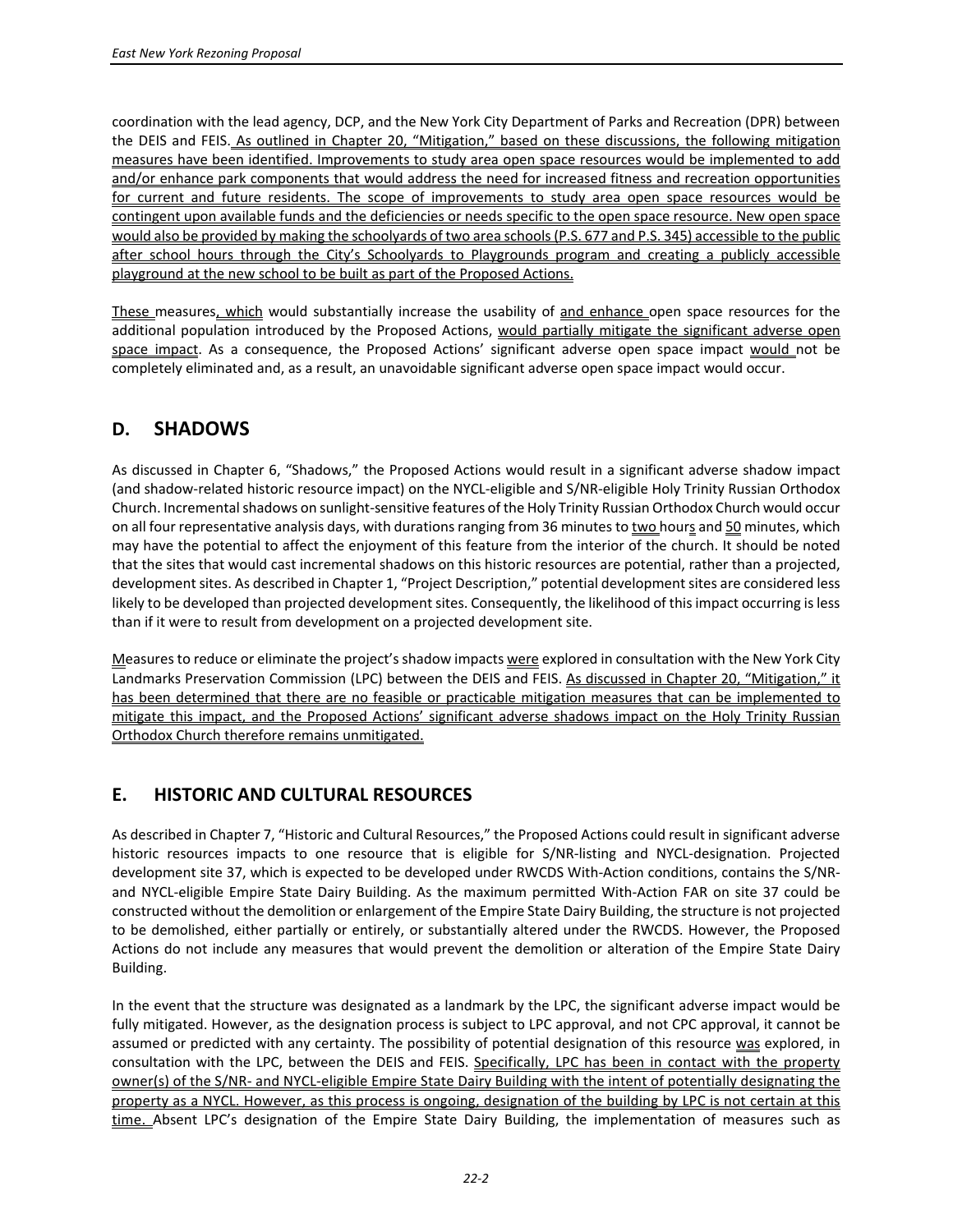photographically documenting the eligible structure in accordance with the standards of the Historic American Buildings Survey (HABS) could partially mitigate the identified significant adverse direct impact to this historic architectural resource. However, a mechanism to require such measures is not available. Accordingly, this impact would not be completely eliminated, and, if the Empire State Dairy Building is not designated as a landmark, an unavoidable significant adverse impact on this historic resource would result.

# **F. TRANSPORTATION**

## **Traffic**

As discussed in Chapter 13, "Transportation," the Proposed Actions would result in significant adverse traffic impacts at 47 study area intersections during one or more analyzed peak hour; specifically, 59 lane groups at 41 intersections during the weekday AM peak hour,  $40$  lane groups at 25 intersections during the weekday midday peak hour, 67 lane groups at 39 intersections during the weekday PM peak hour, and 38 lane groups at 26 intersections during the Saturday midday peak hour. Implementation of traffic engineering improvements, such as signal timing changes or modifications to curbside parking regulations would provide mitigation for many of the anticipated traffic impacts. Specifically, as summarized in Table 22-1, below, the significant adverse impacts would be fully mitigated at all but 18 lane groups at 11 intersections during the weekday AM peak hour, 13 lane groups at four intersections during the weekday midday peak hour,  $21$  lane groups at  $11$  intersections during the weekday PM peak hour, and ten lane groups at *five* intersections during the Saturday midday peak hour. In total, impacts to one or more approach movements would remain unmitigated in one or more peak hours at 16 intersections.

|                                        | <b>Peak Hour</b> |                       |                   |                        |
|----------------------------------------|------------------|-----------------------|-------------------|------------------------|
| Intersection                           | Weekday AM       | <b>Weekday Midday</b> | <b>Weekday PM</b> | <b>Saturday Midday</b> |
| <b>Signalized Intersections</b>        |                  |                       |                   |                        |
| <b>Atlantic Ave &amp; Rockaway Ave</b> | WB-TR            | EB-TR, WB-TR          | ---               | ---                    |
| Atlantic Ave & Eastern Pkwy            | WB-T (main)      |                       | $ -$              |                        |
|                                        | WB-TR, NB-TR,    | EB-LEB-TR, WB-        | EB-L, EB-LT, WB-  | EB-TR, WB-TR,          |
| Atlantic Ave & Pennsylvania Ave        | SB-L, SB-TR      | TR, NB-TR, SB-L,      | TR, NB-TR, SB-L   | NB-TR, SB-L            |
|                                        |                  | SB-TR                 |                   |                        |
| Atlantic Ave & Warwick Street          | ---              | ---                   | EB-TR             | ---                    |
| Atlantic Ave & Logan St                | SB-LTR           | $---$                 | SB-LTR            | SB-LTR                 |
| Broadway & Eastern Pkwy                | EB-TR, WB-LT     |                       | EB-L, EB-TR,      |                        |
|                                        |                  |                       | WB-LT             |                        |
| Fulton St & Pennsylvania Ave           | ---              | $- - -$               | NB-TR, SB-L       | ---                    |
| Fulton St & Miller Ave                 | ---              | ---                   | EB-TR             | ---                    |
| Fulton Street & Logan St               | WB-LTR           | $- - -$               | WB-LTR            | ---                    |
| Bushwick Ave/Jamaica Ave &             | EB-Jamaica-TR.   | EB-Bushwick-R.        | EB-Bushwick-R.    | WB-L, WB-T, NB-        |
| Pennsylvania Ave/Jackie Robinson Pkwy  | WB-L, WB-T,      | WB-L, WB-T, NB-L      | WB-L, WB-T,       |                        |
|                                        | NB-L             |                       | NB-L              |                        |
| Pitkin Ave & Mother Gaston Blyd        | WB-LTR           | $---$                 | ---               | ---                    |
| Pitkin Ave & Pennsylvania Ave          | WB-LTR           | WB-LTR                | WB-LTR            | WB-LTR                 |
| <b>Unsignalized Intersections</b>      |                  |                       |                   |                        |
| Arlington Ave & Jamaica Ave            | ---              | ---                   | ---               | NB-LR                  |
| Fulton St & Elton St                   | NB-TR            | ---                   | ---               | ---                    |
| Pitkin Ave & Elton St                  | ---              | $- - -$               | NB-LTR            | ---                    |

#### **TABLE 22‐1**

## **Lane Groups With Unmitigated Significant Adverse Traffic Impacts**

**Notes:**

NB – northbound, SB – southbound, EB – eastbound, WB – westbound

L – left‐turn, T – through, R – right‐turn, DefL – defacto left‐turn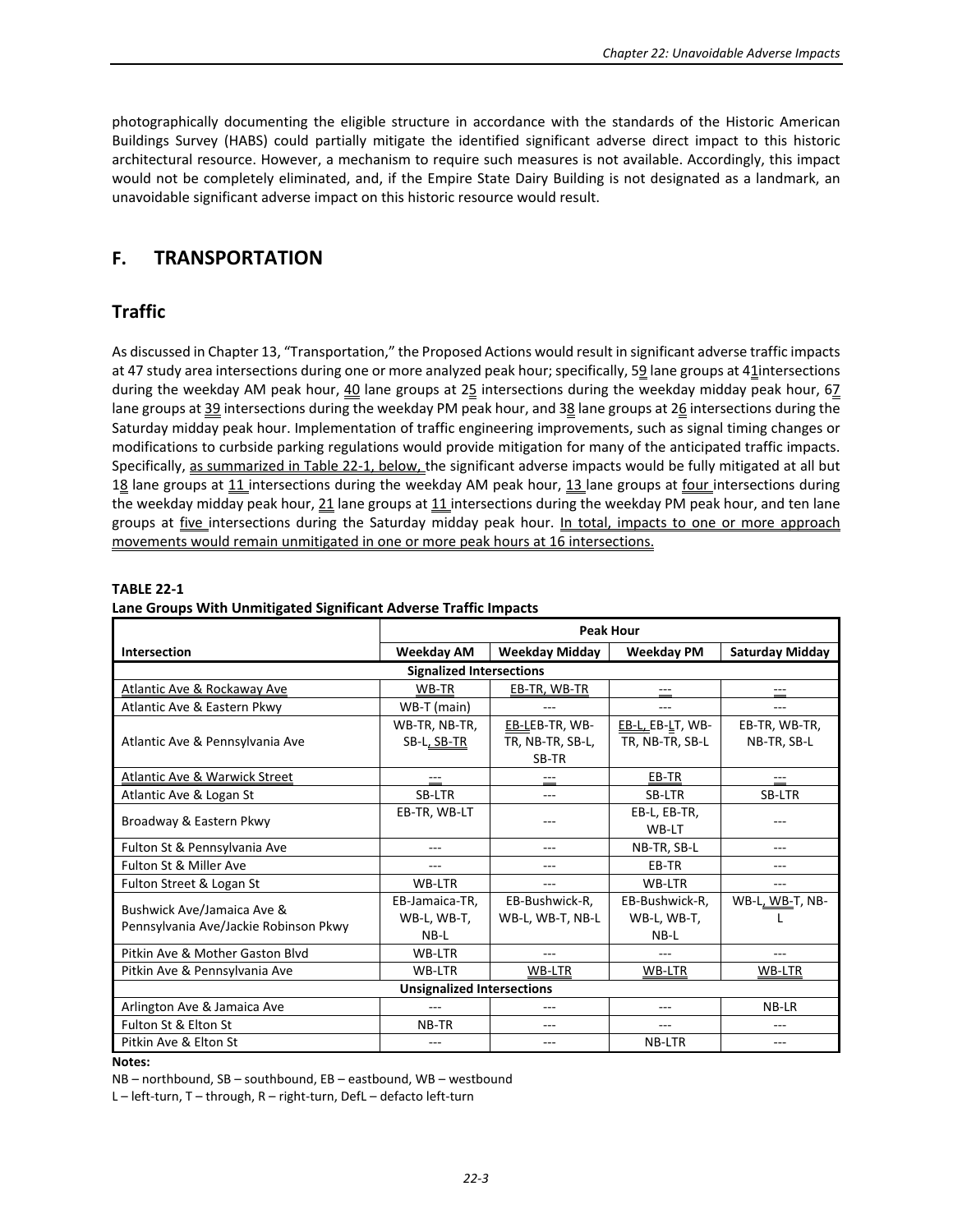### **Transit**

#### *Bus*

The Proposed Actions would result in a capacity shortfall of 17 spaces on westbound Q8 service in the PM peak hour. This significant adverse impact to Q8 local bus service could be fully mitigated by the addition of one standard bus in the westbound direction in the PM peak hour. If these changes are not made, these impacts would be considered unavoidable.

#### **Pedestrians**

Incremental demand from the Proposed Actions would significantly adversely impact a total of two sidewalks, one crosswalk, and one corner area in one or more peak hour. Specifically, two of the 79 analyzed sidewalks, one of the 67 analyzed crosswalks, and one of the 58 analyzed corner areas would experience significant adverse impacts in one or more peak hour. As outlined in Chapter 20, "Mitigation," the identified pedestrian impacts would be fully mitigated through sidewalk widenings, tree pit removal, and crosswalk widenings. Implementation of these measures would be subject to review and approval by DOT. If, prior to implementation, DOT determines that an identified mitigation measure is infeasible, an alternative and equivalent mitigation measure will be identified. If no feasible measures can be identified, the projected impacts would remain unmitigated and would therefore be considered unavoidable adverse impacts.

# **G. NOISE**

As presented in Chapter 16, "Noise," the Proposed Actions would result in significant adverse impacts on Richmond Street between Fulton Street and Dinsmore Place, with predicted noise level increases of 4.9 dBA at this location. Traffic mitigation measures were developed to reduce congestion and increase speeds along Logan Street. The traffic mitigation measures would tend to result in lower levels of traffic noise, and consequently, using the methodology described in Chapter 16, "Noise," a mobile source noise analysis was conducted for receptor site 10 with the proposed traffic mitigation measures in place to determine whether the predicted significant adverse impact at this location would be removed or lessened in magnitude with the traffic mitigation measures. At all other receptor sites where significant adverse noise impacts were not predicted to occur in the With-Action condition, noise levels in the With-Action with Traffic Mitigation condition would be expected to experience noise levels equal to or less than those predicted in Chapter 16, "Noise," and additional analyses were not conducted.

Noise levels increases due to traffic mitigation measures are expected to result in smaller noise level increases to the Proposed Actions during all analyzed time periods. The maximum increase in  $L_{eq(1)}$  noise levels for the With-Action with Traffic Mitigation condition compared to the No-Action condition for receptor site 10 would be 3.9 dBA during the AM peak hour, which constitutes a significant adverse impact, although with a smaller magnitude than that predicted to occur in the With-Action condition. According to field observations, all of the residences at this location appear to have double‐glazed windows, and most of the residences appear to have through‐wall air conditioners or window air conditioners (i.e., an alternate means of ventilation). With respect to upgrades at the residential units, there are no further practical or feasible mitigation measures that would fully or partially mitigate the significant adverse noise impact at these locations.

Window air conditioners potentially could be installed at these residential units to provide an alternate means of ventilation. As outlined in Chapter 20, with respect to upgrades at the residential units, there are no further practical or feasible mitigation measures that would fully mitigate the significant adverse noise impact at these locations.